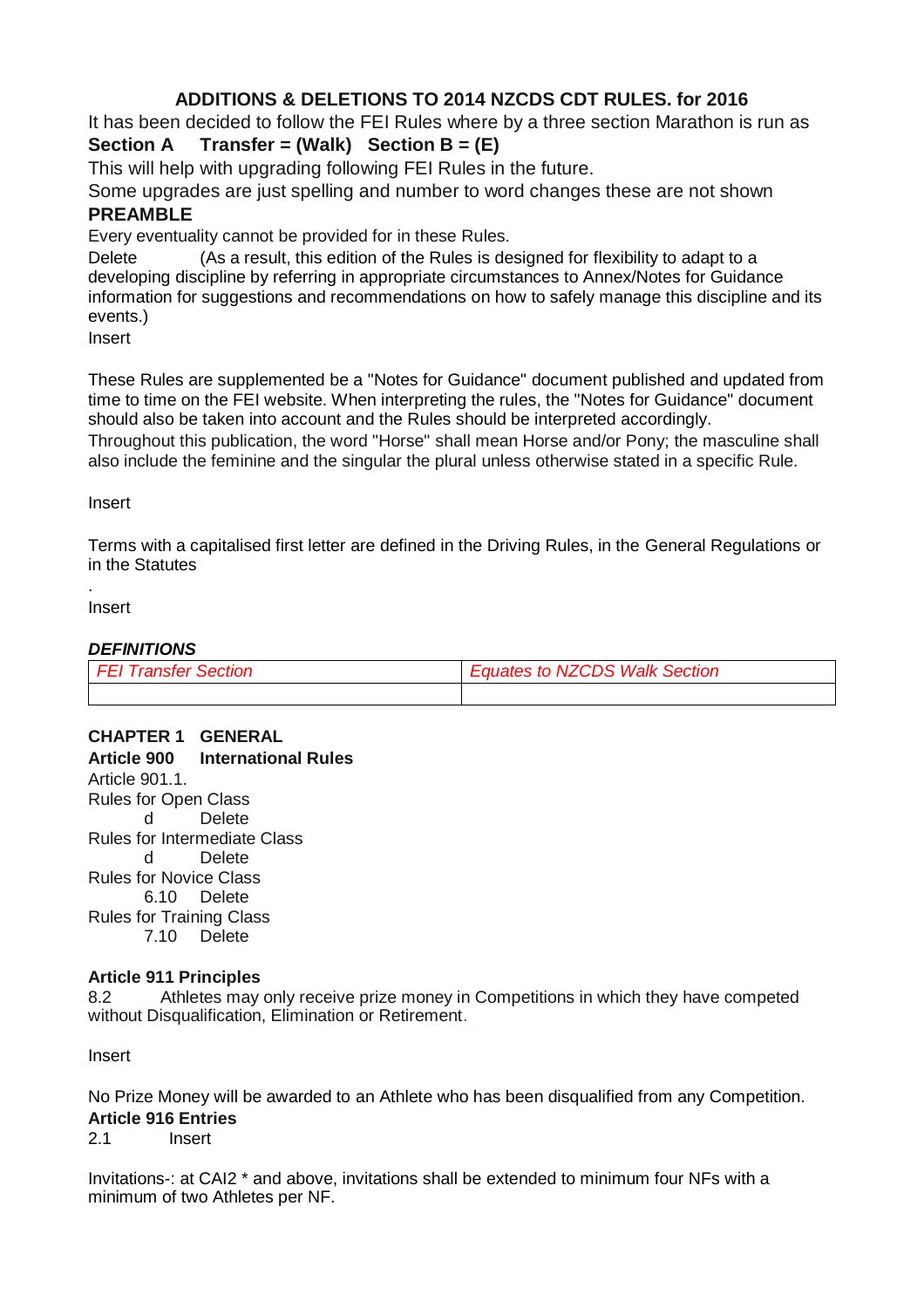5 Entries for Championships: Entries for FEI Championships must be made following the compulsory three phases outlined under Article 916.6 to 916.15

8. Definite entries must reach the OC at the latest four days preceding the beginning of the Event. These represent the final selection of Athletes and Horses that will travel to the Event. The Definite Entries may not exceed the number listed and must be chosen from the list of names on the Nominated Entries. After the Definite Entries have been sent in, substitutions of Horses and/or Athletes may only be made with the express permission of the OC.

|    | Article 917 Schedule of the         | insert | Event:                |  |
|----|-------------------------------------|--------|-----------------------|--|
|    | Article 928 Dress, safety and whips |        |                       |  |
| 2. | Dress in Marathon insert            |        | and Combined Marathon |  |

- **5. Whip for Marathon insert and Combined Marathon**
- **1. Examination on Arrival. N/A**
- **2. First Horse Inspection**
- **3.**

2.8 In exceptional or doubtful cases, the Inspecting Committee may direct that a Horse be placed in an officially supervised holding area (no whips allowed) for a further inspection to take place at a convenient time, during the Inspection or in addition to be re-inspected on the following day without any

Insert request or presumption by the Athlete.

Delete (The horse must be presented by the same person as before.)

#### 2.9 Insert

A re-inspection on the following day is only possible if no decision (accepted or not accepted) is made on the day of the Horse Inspection. The Horse must be presented by the same person as before. In all cases of further inspection or re-inspection, each member of the Ground Jury and the Veterinary Delegate will be issued with a voting slip on which they must check either a Yes or No box to indicate whether they consider the Horse fit to compete. After consideration of the veterinary opinion from both Veterinary Delegate(s) and holding box Veterinarian. These forms will be handed to the President of Jury who will announce the majority decision as to whether the Horse may compete. When there are two lanes of Horses of a same class being inspected the Ground Jury of both lanes will come together along with the Veterinary Delegate from each lane.

3.1.1.1. If there is an even number of Ground Jury members and Veterinary Delegates, then the Veterinary Delegate's vote from that particular lane will be counted twice. There is no Appeal against this decision. It is compulsory to have a Veterinarian available in the holding box.

3.1.1.2.

2.11 Only a member of the Ground Jury has the authority to Disqualify any Horse which is considered to be unfit for the Event (marked lameness, serious injury or poor general condition). A Veterinarian has no authority to disqualify a Horse except where there is a welfare issue.

#### Delete

(In all cases of further inspection or re-inspection, each member of the Ground Jury and the Veterinary Delegate will be issued with a voting slip on which they must check either a Yes or No box to indicate whether they consider the Horse fit to compete. These forms will be handed to the President of Jury who will announce the majority decision as to whether the Horse may compete. If there is an even number of Jury members and Veterinary Delegates, then the President of the Ground Jury, the Foreign Judge and either the Veterinary Delegate or the President of the Veterinary Commission the head of the Veterinary Delegate will be the sole voters. There is no Appeal against this decision.)

#### **Article 937 Weights and Dimensions**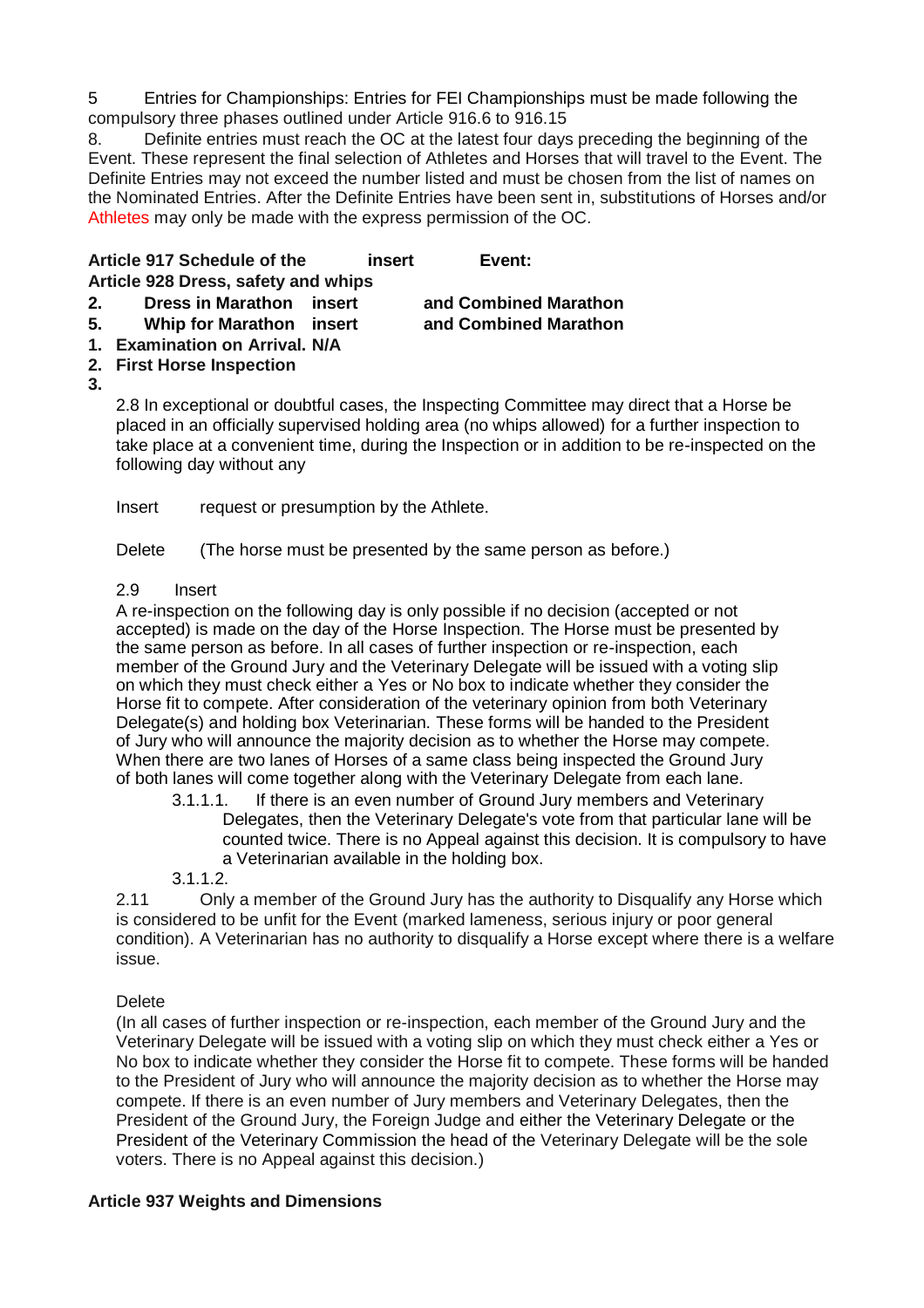#### **1. General**

1.1. In all Classes, Insert

during Dressage. Marathon. Cones and Combined Marathon, if

#### **Article 940 Harness, carriage and Horses**

- **1.2 Dressage Carriage:** 1.2.1 Horses
	- Insert

(Four-in-Hand wheelers or a Pair of Horses'): the distance between the traces must be minimum 55 cm (Ponies: minimum 45 cm).

#### **1.3 Marathon Carriage:**

1.3.1 Horse

Insert

(Four-in-Hand wheelers or a Pair of Horses'): the distance between the traces must be minimum 55 cm (Ponies: minimum 45 cm).

1.8 For Horse Four-in-Hand leaders, the Insert

complete lead bar must measure at least lm and the distance between the traces must measure at least 45 cm.

Delete (swingle trees at least 50 cm.)

1.9

Delete (Swingle trees and leader bars must be of sufficient width so as not to impede the free movement of the Pony or Ponies.) Insert

For Pony Four-in-hand leaders, the complete lead bars must measure at least 85cm and the distance between the traces must measure at least 35 cm.

1.12 The Horses must be correctly Insert

and fully harnessed to the carriage, including the reins.

1.14 Insert

During Dressage. Marathon. Cones and Combined Marathon, whenever a single Horse/Pony is harnessed to a carriage breeching is compulsory. Failure to comply results in Elimination

#### **8. Bits**

8.1 All bit less bridles and hackamores Insert

(even combined with any kind of bits) are

#### **Article 943 Participation**

**2. The Athletes and Grooms Insert participation**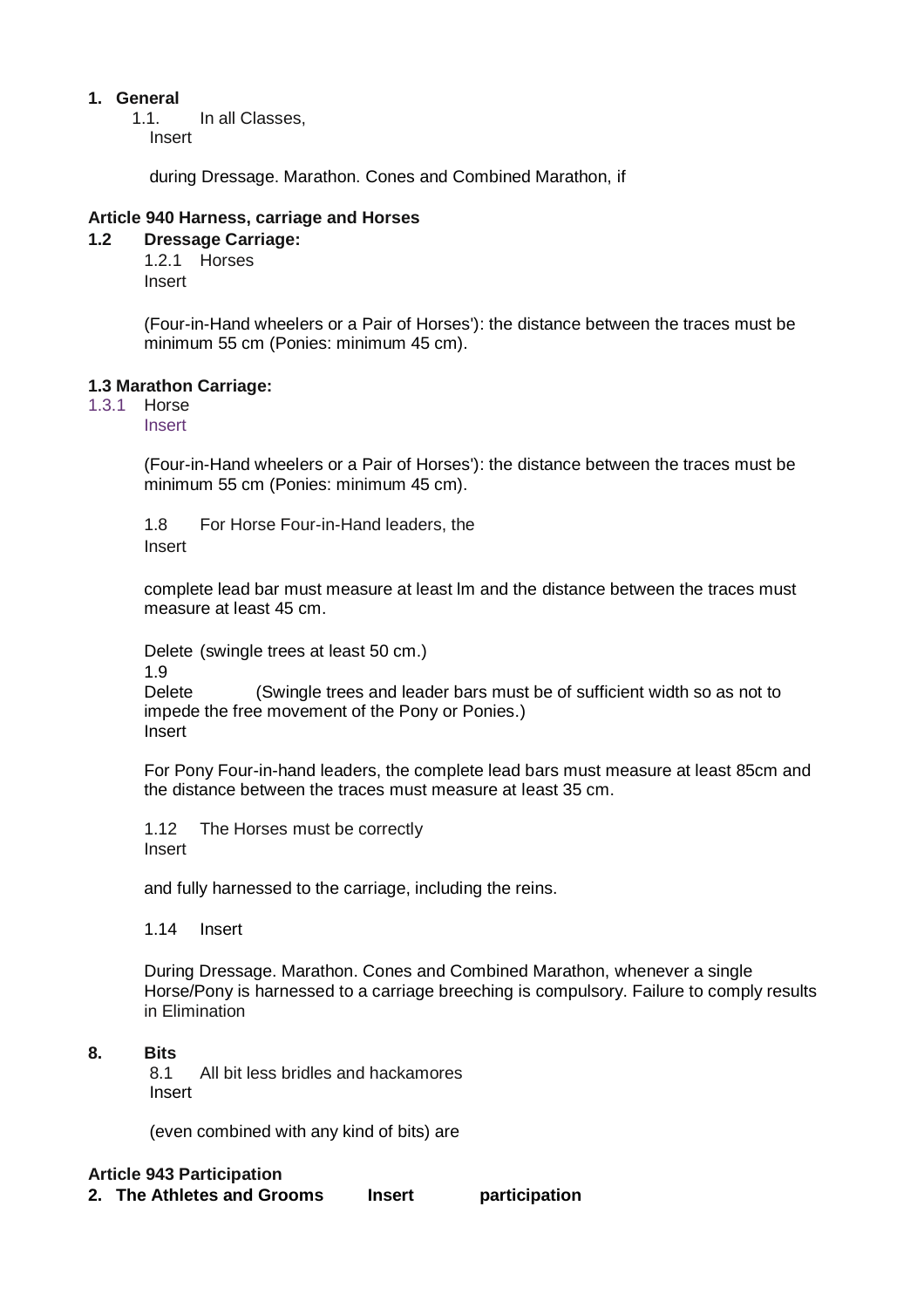#### **CHAPTER IX SUBSTITUTIONS**

#### **Article 946 Substitutions**

#### **1. Substitutions before an Event**

1.1. If the Veterinary Commission/ Delegate advise, and the Ground Jury concurs, that a Horse is not fit to take part; or in the event of an accident or illness of an Athlete and/or a Horse (substantiated by a certificate from an official recognized doctor and/or veterinarian), substitutions may be made provided the OC gives its approval Delete (before the start of the Event (as defined in Appendix A of the GRs. "Period of an Event"). Insert

up to one hour before the start of the first Horse Inspection.

#### **Article 947 Declaration of starters**

4. Insert

Any special request from Athletes regarding starting order of their turnouts') must be given to the Technical Delegate in writing within one hour after the Horse Inspection. All requests not handed in as per this article may not be considered

#### **Article 948 Starting Order**

#### **2.3. Starting order for Cones for CAIOs and Championships**

C.

Delete (The Athletes competing twice with their lowest placed turnout, followed by) Article 953

*2. Only the Judge at C may give penalties for incomplete presentation, incidents, Insert*

*or course errors, and a red sticker should be attached to the sheet.*

#### **Article 954 Movements and their descriptions**

#### Insert

9. Collected Canter

Horses strides are shorter than in working canter, the hocks maintain a clear impulsion and the hind legs take more weight: the point of gravity is moving backwards and the neck and poll- coming UP more and more with the nose always a bit in front of the vertical showing a clear uphill tendency and self-carriage: the basic is a clear three beat and a light steady contact with suppleness and elasticity

#### 10 Extended Canter

In extended canter the Horse covers as much around as possible with obviously lengthened strides and frame: there should be no hurried strides and the nose should be always in front of the vertical not losing balance and uphill tendency. There should be clear transitions into and out of the extended canter.

#### 13. Diagonal Yield

Horse nearly parallel to Centre line, crossing leas diagonally, hind direction diagonal front together, with slight flexion to the inside.

#### **Article 956 Scoring**

Insert

1.2 Half marks may be awarded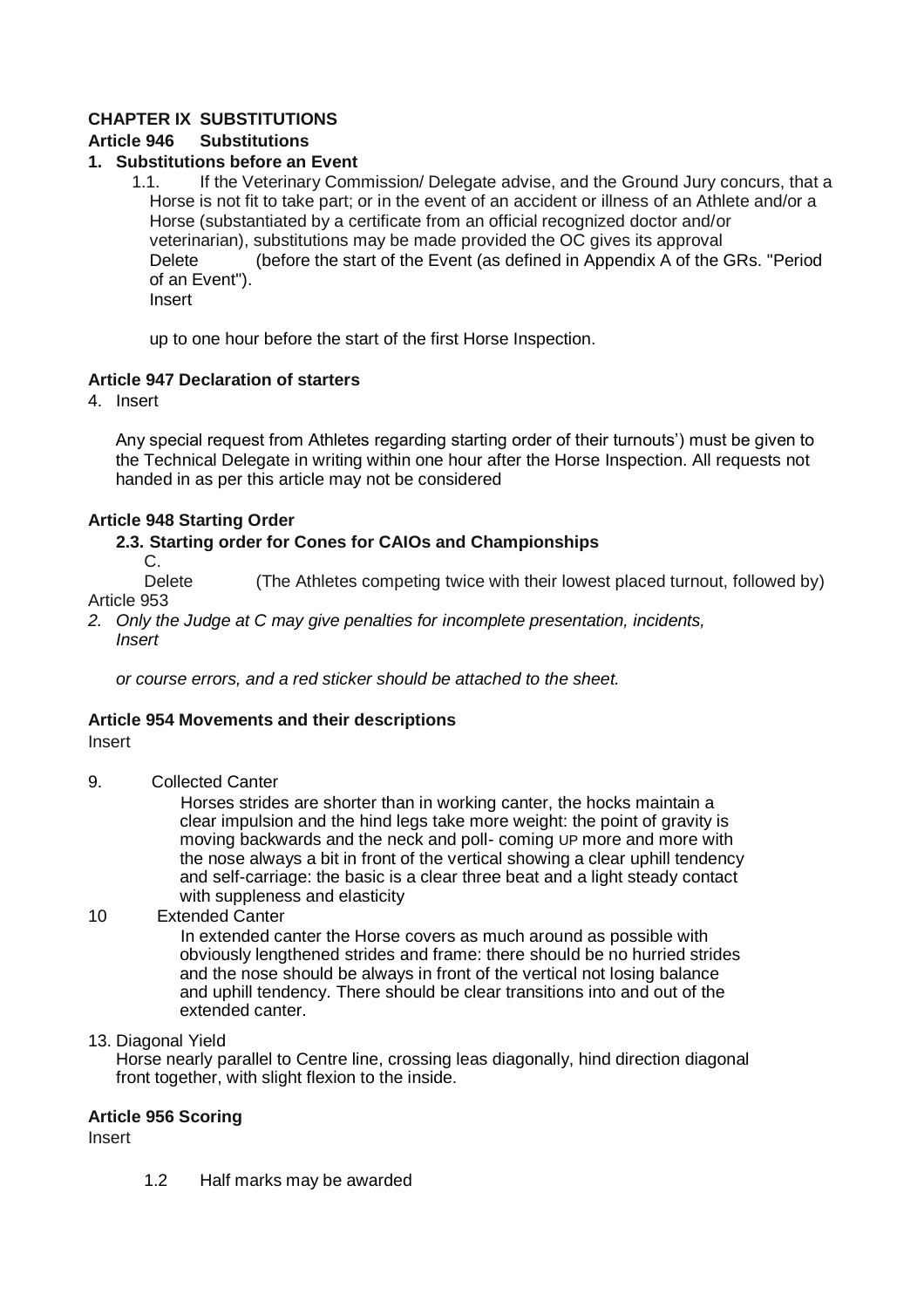3.2. at end A red sticker should be attached to the sheet by the Judge at C

#### **Article 960 The Course**

Insert

| 2.6. Competition B – NZCDS - Marathon Speeds (Maximum) |                                   |                  |                          |                 |
|--------------------------------------------------------|-----------------------------------|------------------|--------------------------|-----------------|
| <b>CLASS</b>                                           | <b>DESCRIPTION</b>                | <b>SECTION A</b> | <b>TRANSFER</b>          | <b>SECTION</b>  |
| NO.                                                    |                                   | kph              | kph                      | <b>B</b> kph    |
| $\mathcal I$                                           | <b>Open Horse</b>                 | 15               | $\overline{7}$           | 14              |
| $\frac{2}{3}$                                          | <b>Open Large Pony</b>            | 14               | $\pmb{6}$                | 13              |
|                                                        | <b>Open Small Pony</b>            | 13               | 5                        | 12 <sup>°</sup> |
| $\overline{4}$                                         | <b>Open Tiny Pony</b>             | 11               | $\overline{4}$           | 10              |
| 5.1                                                    | <b>Multiple Open Horse</b>        | 15               | $\overline{7}$           | 14              |
| 5.2                                                    | <b>Multiple Open Large Pony</b>   | 14               | 6                        | 13              |
| 5.3                                                    | <b>Multiple Open Small Pony</b>   | 13               | $\overline{5}$           | 12 <sup>°</sup> |
| 5.4                                                    | <b>Multiple Open Tiny Pony</b>    | 11               | $\overline{\mathcal{A}}$ | 10              |
| 6.1                                                    | <b>Intermediate Horse</b>         | 14               | 6                        | 13              |
| 6.2                                                    | <b>Intermediate Large Pony</b>    | 13               | $\overline{5}$           | 12 <sup>2</sup> |
| 6.3                                                    | <b>Intermediate Small Pony</b>    | 12 <sup>2</sup>  | $\overline{\mathcal{A}}$ | 11              |
| 6.4                                                    | <b>Intermediate Tiny Pony</b>     | 10               | $\overline{\mathcal{A}}$ | 9               |
| 7.1                                                    | <b>Novice Horse</b>               | 14               | 6                        | 13              |
| 7.2                                                    | <b>Novice Large Pony</b>          | 13               | 5                        | 12 <sup>2</sup> |
| 7.3                                                    | <b>Novice Small Pony</b>          | 12               | $\overline{\mathcal{A}}$ | 11              |
| 7.4                                                    | <b>Novice Tiny Pony</b>           | 10               | $\overline{\mathcal{A}}$ | 9               |
| 8.1                                                    | <b>Training Horse</b>             | 14               | 6                        | 13              |
| 8.2                                                    | <b>Training Large Pony</b>        | 13               | $\overline{5}$           | 12 <sup>2</sup> |
| 8.3                                                    | <b>Training Small Pony</b>        | 12               | $\overline{4}$           | 11              |
| 8.4                                                    | <b>Training Tiny Pony</b>         | 10               | $\overline{4}$           | 9               |
| 9                                                      | <b>Open Donkey</b>                | (8)              | (4)                      | 8               |
| <b>9A</b>                                              | <b>Novice Donkey</b>              |                  |                          | 8               |
| 10.1                                                   | Open Mule over 148cm              | 15               | $\overline{7}$           | 14              |
| 10.2                                                   | Open Mule < 128 - 148cm           | 14               | 6                        | 13              |
| 10.3                                                   | Open Mule 128cm &<br>under        | 13               | $\overline{5}$           | 12              |
| 10.1 A                                                 | Novice Mule over 148cm            | 14               | 6                        | 13              |
| 10.2A                                                  | Novice Mule <128-<br><b>148cm</b> | 13               | $\sqrt{5}$               | 12              |
| 10.3A                                                  | Novice Mule 128cm &<br>under      | 12 <sup>2</sup>  | $\overline{\mathcal{A}}$ | 11              |

# *2.6. Competition B – NZCDS - Marathon Speeds (Maximum)*

**6. Paces**

Insert

*6.3 Incorrect Pace Should one or more horses break into a pace other than that specified for the Transfer Section, and is not corrected within five seconds, the Athlete will incur one penalty point for every five seconds the turnout is not at the walk.*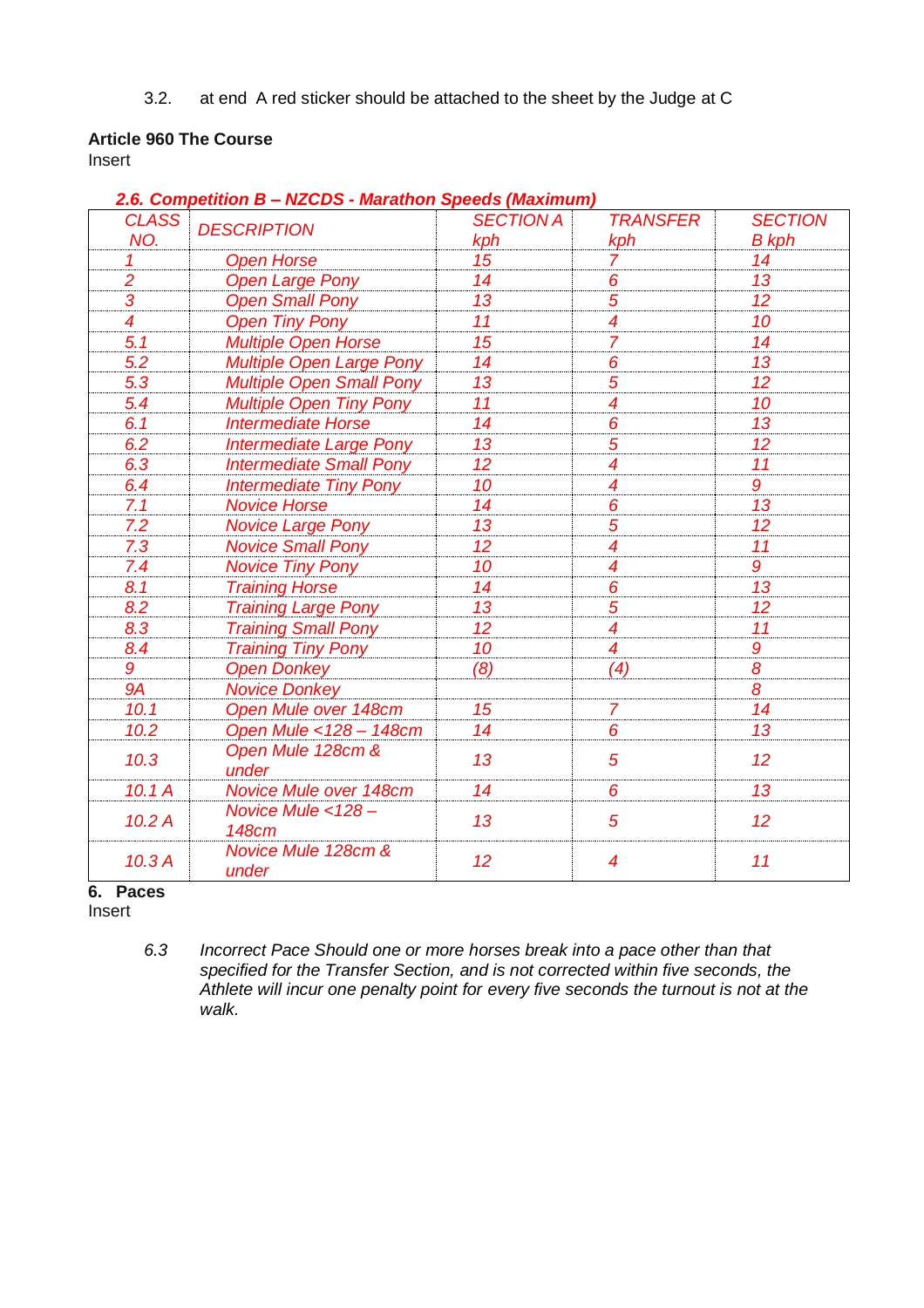#### **Article 961 Obstacles in Section B**

Insert

- 6. Obstacles in a Combined Marathon course
- **6.1 Width of cones**  the following clearances shall apply:

| Horse Four-In-Hand  | 1.80m to 1.90m  |
|---------------------|-----------------|
| Horse Pair          | 1.70m to 1.80m  |
| Horse Single        | 1.50m to 1.60cm |
| Ponies Four-In-Hand | 1.70m to 1.80m  |
| Ponies Pair         | 1.50m to 1.60m  |
| Ponies Single       | 1.40m to 1.50m  |

#### **6.2.** Marathon-type obstacle Width of gates **- the following shall apply:**

| 3.50m to 4.00m |
|----------------|
| 3.50m to 4.00m |
| 3.00m to 3.50m |
| 3.50m to 4.00m |
| 3.50m to 4.00m |
| 3.00m to 3.50m |
|                |

#### **Article 963 Times**

#### **4. Start and finish**

4.2 Change 0.2 to 0.25

#### **5. Time Penalties in the Sections**

- 5.1 Change 0.2 to 0.25.
- 5.2 Change 0.2 to 0.25

#### **Article 964 Penalties on the Marathon Course**

#### **7. Damaged Carriage/Harness**

#### **7.4 Carriage overturn**

If the carriage overturns (on the course or in an obstacle), the penalty is Elimination Insert

and the Athlete may not continue on the Marathon.

#### **Article 965 Obstacle Penalties**

3.7 Insert

Grooms! must be on the carriage when the Athlete enters each obstacle on the Marathon. Failure incurs 5 penalties.

#### **Article 968 Classification**

- **1. Conversion of time to penalties**
	- 1.1. Change 0.2 to 0.25

#### **Article 969 Summary of Penalties in Marathon Insert and in Combined Marathon**

Athletes are liable to the following penalties Insert

in Marathon: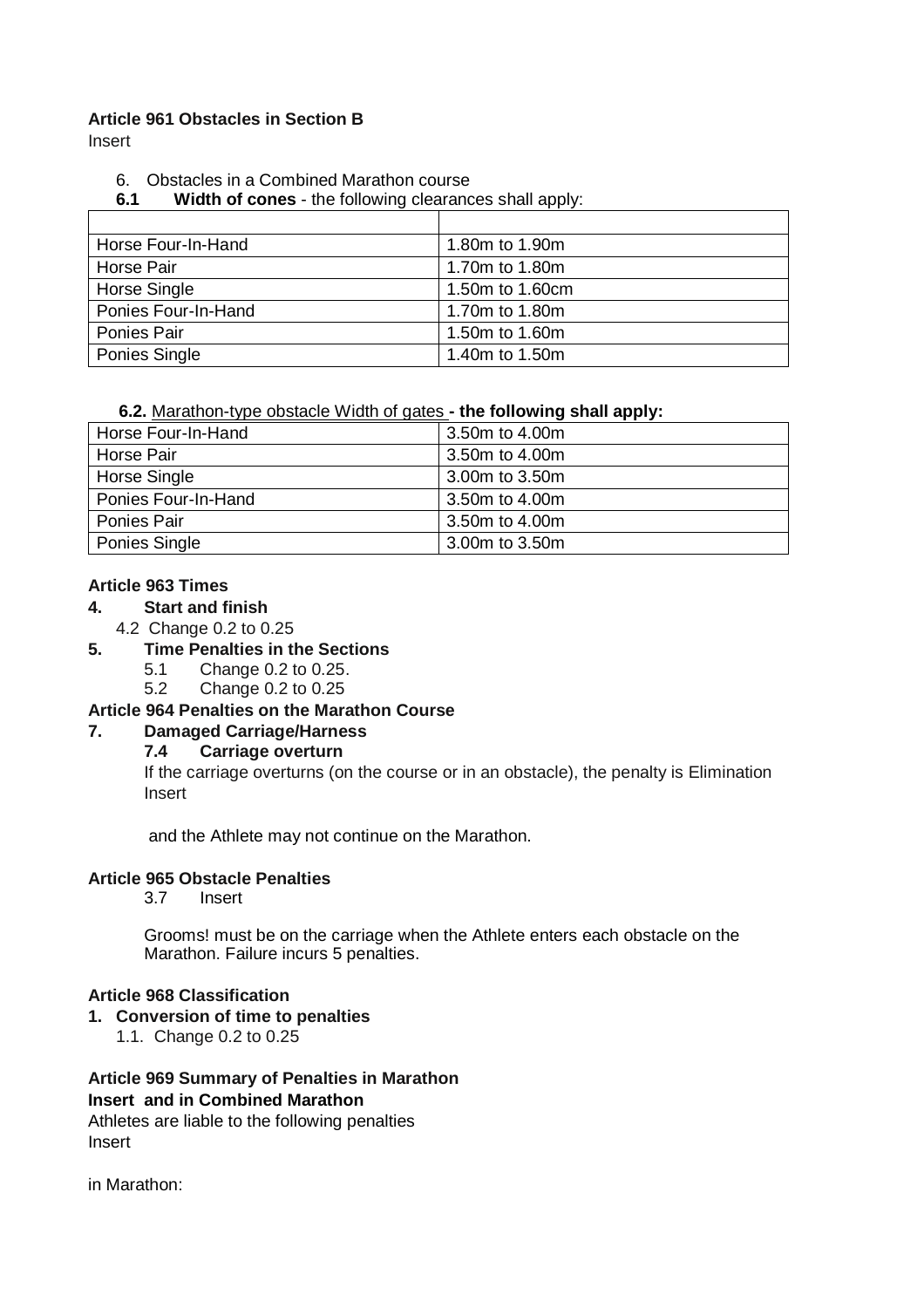Insert

| Definition                                                      | Ref.    | <b>Penalties</b>      |
|-----------------------------------------------------------------|---------|-----------------------|
|                                                                 | Article |                       |
| Total time over Time Allowed in all Sections                    | 963.5   | 0.25 penalties/ sec.  |
| Total time under Minimum Time in all Sections                   | 963.5   | $0.25$ penalties/sec. |
| Total time in obstacles.                                        | 963.2   | 0.25 penalties/ sec.  |
| Groom(s) not on the carriage when crossing start of an obstacle | 965.37  | 5 penalties           |
| Not ready to Start Section A.                                   | 963.4   | 0.25 penalties/sec    |

Insert

2, Athletes are liable to the following penalties in Combined Marathon

| Dislodging one or two balls in a single cones obstacle                      | 975.2            | 3 Penalties     |
|-----------------------------------------------------------------------------|------------------|-----------------|
| Knocking over or down any element of a marathon type                        |                  | 3 Penalties     |
| obstacle.                                                                   |                  |                 |
| Error of Course: Knocking down any part of an obstacle                      | 975.3.4          | 3 Penalties &   |
| in advance of being driven the PGJ will ring the bell and                   |                  | 10 seconds      |
| the obstacle rebuilt (clock stops)                                          |                  | added to time   |
| Wrong course in marathon type obstacle (corrected)                          | 965.2            | 20 Penalties    |
| Wrong course in marathon type obstacle (not corrected)                      | 965.2.5          | Elimination     |
| Groom(s) handling the reins, using whip or brake when                       | 943.1 & 2        | 20 Penalties    |
| carriage is not stationary.                                                 |                  |                 |
| Grooms) dismounting 1 <sup>st</sup> or 2 <sup>nd</sup> time (clock does not | <b>WC Rules</b>  | 5 Penalties per |
| stop)                                                                       |                  | incident        |
| Driver dismounting                                                          | <b>WC Rules</b>  | 20 Penalties    |
| Groom(s) or driver dismounting 3rd time.                                    | <b>WC Rules</b>  | Elimination     |
| First or second disobedience.                                               | <b>WC Rules</b>  | No Penalties    |
| Third disobedience.                                                         | <b>WC Rules</b>  | Elimination     |
| Should the reins. pole straps or traces become                              |                  | 5 Penalties for |
| disconnected or broken or a horse get a leg over the                        | 964.7            | groom down      |
| shaft, trace. pole or bar the PGJ must ring the bell and                    | 965.6            |                 |
| a groom must dismount and reconnect or correct the                          |                  |                 |
| situation, (clock stopped)                                                  |                  |                 |
| Failure of athlete to stop after repeated ringing of the                    | 975.3.5          | Elimination     |
| bell.                                                                       |                  |                 |
| Knocking down any part of a cones obstacle after it has                     | 975.3.3          | 3 Penalties     |
| already been driven.                                                        |                  |                 |
| No Protective head gear on Athlete and Groom(s).                            | 928.2            | Elimination     |
| Wrong course single obstacle (sequence & direction")                        | 975.3.2          | Elimination     |
| No breeching on single horse.                                               | 940.1.15         | Elimination     |
| No breeching with a carriage with no brakes. (Pairs &                       | 937.1.1          | Elimination     |
| Four-in-hand")                                                              |                  |                 |
| Failure to pass through the start and finish flags.                         | 975.2            | Elimination     |
| Carriage over turning.                                                      | 964.7.4<br>975.2 | Elimination     |
| Outside physical assistance.                                                | 945              | Elimination     |
| Failure to have Groom(s) on carriage when carriage                          | 964.5            | Elimination     |
| passes through the finish.                                                  |                  |                 |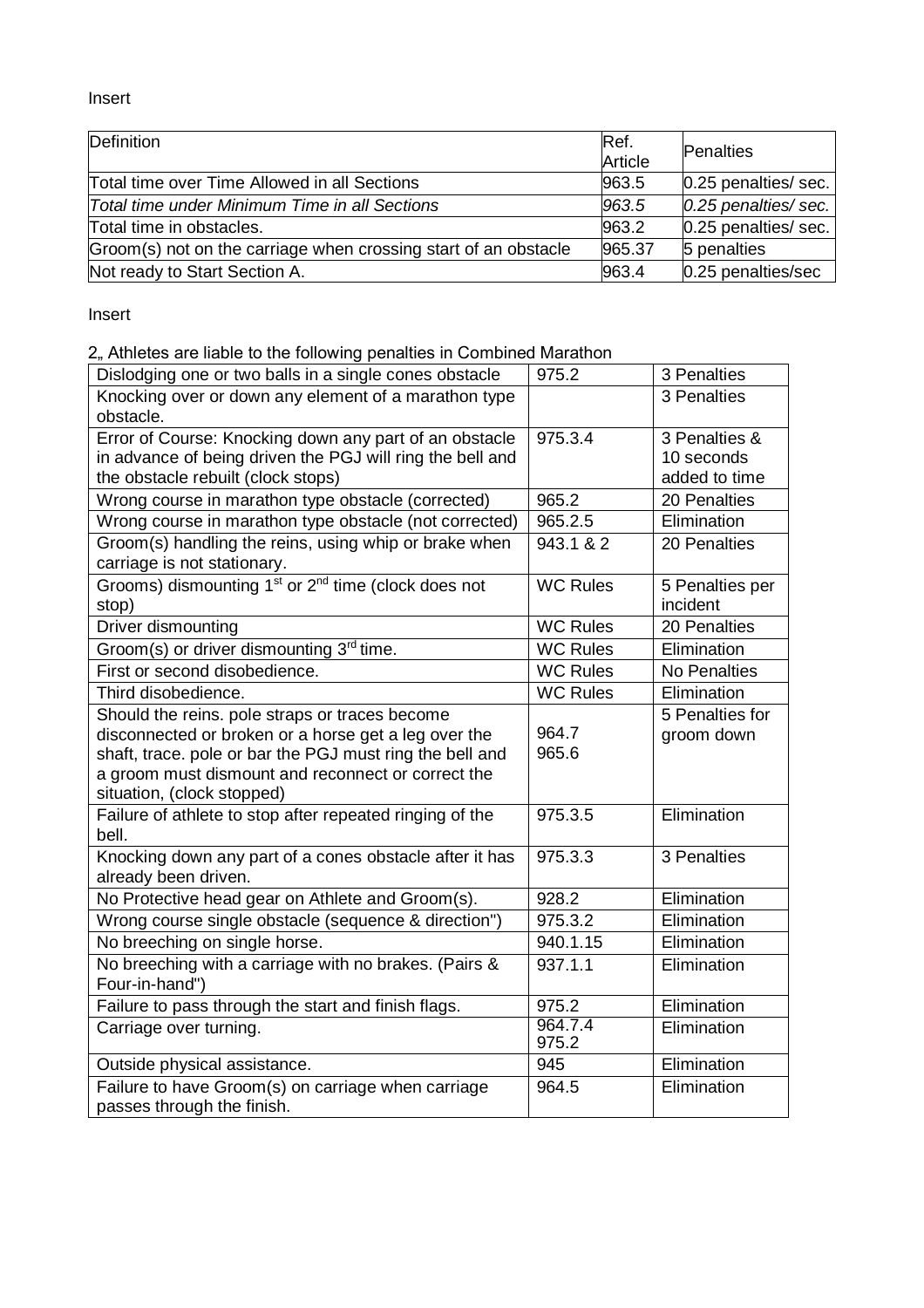#### **Article 970 General Insert**

*OPEN - can be run up to the maximum speeds as per NZCDS and with a minimum cone separation of wheel width plus 200mm. INTERMEDIATE - can be run up to the Delete (maximum speed of 230m/min) Insert 10 m/min under Open speed and with a minimum cone separation of wheel width plus Change 300 to 200mm. NOVICE / TRAINING- can be run up to the Delete (maximum speed of 220m/min) and with a minimum cone separation of wheel width plus Change 300 to 200mm. Delete (TRAINING - can be run up to the maximum speed of 220m/min and with a minimum cone separation of wheel width plus 300mm.) DONKEY - can compete in competition C with a maximum speed up to 180m/min and with a minimum cone separation appropriate to Open or Novice Class. MULES - can be run up to maximum speeds and minimum cone separations as per horse and pony classes.*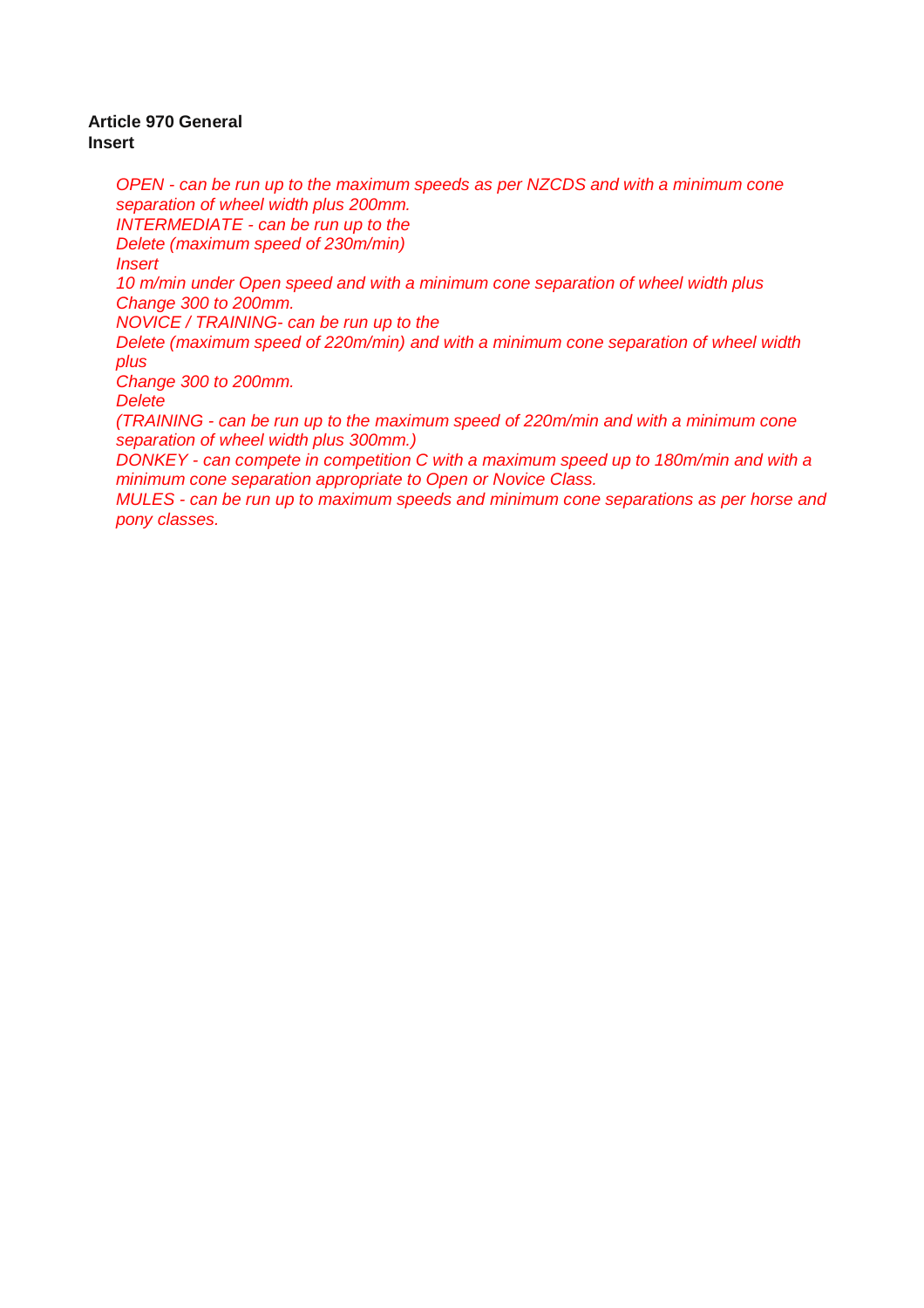|                     | סטטאזויגוי נכבר סבבו זו או הוא שכם הכ   |                          |                              |
|---------------------|-----------------------------------------|--------------------------|------------------------------|
| <b>CLASS</b><br>NO. | <b>DESCRIPTION</b>                      | <b>SPEEDS</b><br>Maximum | <b>Clearances</b><br>Minimum |
| 1                   | <b>Open Horse</b>                       | 240 m/min                | 200 mm                       |
| $\overline{2}$      | <b>Open Large Pony</b>                  | 240 m/min                | 200 mm                       |
| 3                   | <b>Open Small Pony</b>                  | 240 m/min                | 200 mm                       |
| 4                   | <b>Open Tiny Pony</b>                   | 240 m/min                | 200 mm                       |
| 5.1                 | <b>Multiple Open Horse</b>              | 240 m/min                | 200 mm                       |
| 5.2                 | <b>Multiple Open Large</b><br>Pony      | 240 m/min                | 200 mm                       |
| 5.3                 | Multiple Open Small<br>Pony             | 240 m/min                | 200 mm                       |
| 5.4                 | <b>Multiple Open Tiny</b><br>Pony       | $240$ m/min              | 200 mm                       |
|                     | <b>Horse Four in Hand</b>               | $230$ m/min              | 200 mm                       |
| 6.1                 | <b>Intermediate Horse</b>               | 230 m/min                | 200 mm                       |
| 6.2                 | Intermediate Large<br>Pony              | 230 m/min                | 200 mm                       |
| 6.3                 | <b>Intermediate Small</b><br>Pony       | 230 m/min                | 200 mm                       |
| 6.4                 | <b>Intermediate Tiny Pony</b>           | 230 m/min                | 200 mm                       |
| 7.1                 | <b>Novice Horse</b>                     | 220m/min                 | 200 mm                       |
| 7.2                 | <b>Novice Large Pony</b>                | $220m$ /min              | 200 mm                       |
| 7.3                 | <b>Novice Small Pony</b>                | 220m /min                | 200 mm                       |
| 7.4                 | <b>Novice Tiny Pony</b>                 | 220m /min                | 200 mm                       |
| 8.1                 | <b>Training Horse</b>                   | 220m /min                | 200 mm                       |
| 8.2                 | <b>Training Large Pony</b>              | 220m /min                | 200 mm                       |
| 8.3                 | <b>Training Small Pony</b>              | $220m$ /min              | 200 mm                       |
| 8.4                 | <b>Training Tiny Pony</b>               | 220m /min                | 200 mm                       |
| 9                   | <b>Open Donkey</b>                      | 180m /min                | 200 mm                       |
| <b>9A</b>           | <b>Novice Donkey</b>                    | 170m/min                 | 200 mm                       |
| 10.1                | <b>Open Mule</b>                        | 240 m/min                | 200 mm                       |
| 10.1A               | <b>Novice Mule over</b><br><b>148cm</b> | 200 m/min                | 200 mm                       |

#### NZCDS SPEED and WHEEL CLEARANCES

#### **Article 972 The Course**

**1. Building and Measuring the Course** Insert

> 1.5 The length of the Course must be between 500m and 800m, for Children it may be shorter.

#### **Article 974 CONES COMPETITION SUMMARY**

- 1. Single Obstacles and Open Multiple obstacles
	- Delete all Speeds M/min in chart

1.2 Reduced Cones: The width of two Insert

up to five single obstacles can may be reduced by 5 cm. Such obstacles will be marked differently (colour of cones).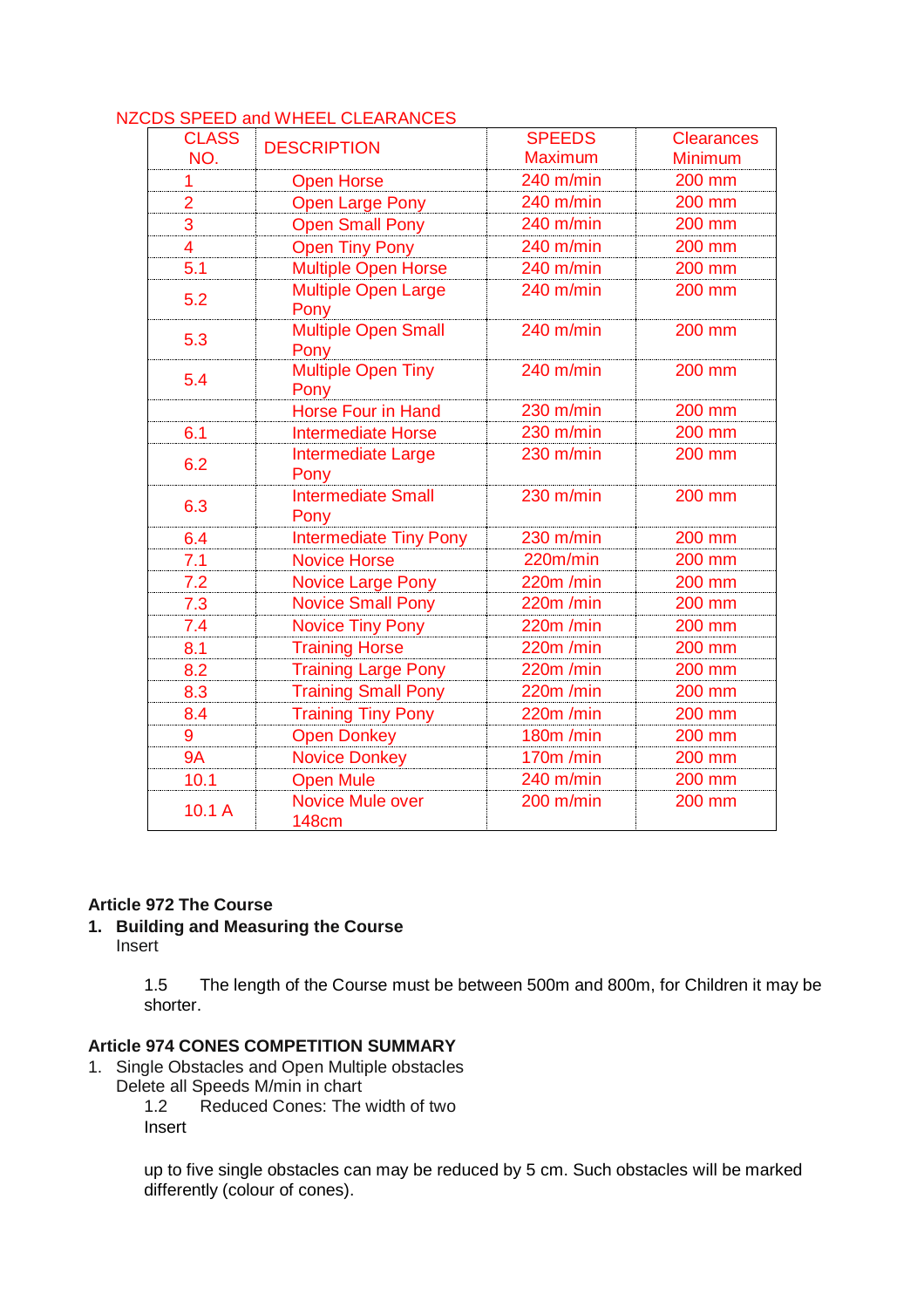### **Article 975 Judging Cones Competition**

- **1. Timing** *9.5 Change 250 to 240* **Article 978 Time Competition 1.**
	- **Change Pace to Speed:** Change 250 to 240

**ANNEX 4**

Change Sports to Supports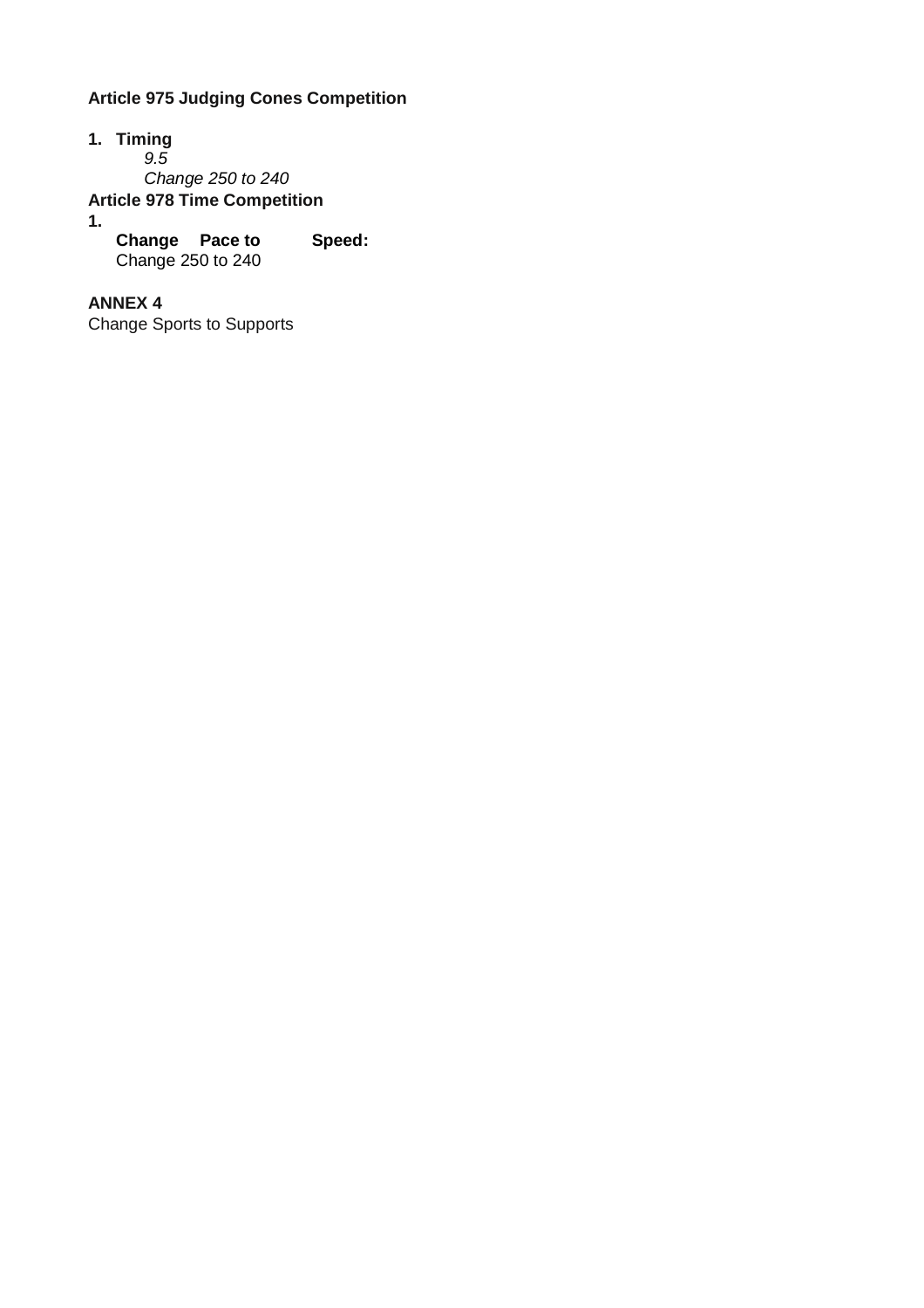| Insert Page                                    |                                             |  |  |
|------------------------------------------------|---------------------------------------------|--|--|
| <b>ANNEX 15</b>                                | <b>CONES</b>                                |  |  |
| FEI approved Driving cones Indoor and Outdoor  |                                             |  |  |
| Cones                                          |                                             |  |  |
| <b>Material</b>                                | Plastic, stable enough for use and          |  |  |
|                                                | indestructible                              |  |  |
| Height                                         | 30 - 50cm ca 400 X 425 mm 60 °              |  |  |
| The platform angle                             | Ball hollow on the top of the cone: 40mm    |  |  |
|                                                | diameter                                    |  |  |
|                                                | Ball hollow on the top of the cone: 40mm    |  |  |
|                                                | diameter                                    |  |  |
| Weight of cone                                 | 2,5<br>min.<br>kg                           |  |  |
| Ball                                           |                                             |  |  |
| Size:                                          | 72mm diameter                               |  |  |
| Weight                                         | 200 <sub>gr</sub>                           |  |  |
| Red and white markers                          |                                             |  |  |
| Outdoor                                        | strongly recommended: stable enough for use |  |  |
| Markers:                                       | dimension:<br>330 X 330 mm                  |  |  |
| Indoor:                                        | <b>Sleeves</b>                              |  |  |
| Weights: a tolerance of $+/-$ 5% is acceptable |                                             |  |  |

Weights: a tolerance of +/- 5% is acceptable



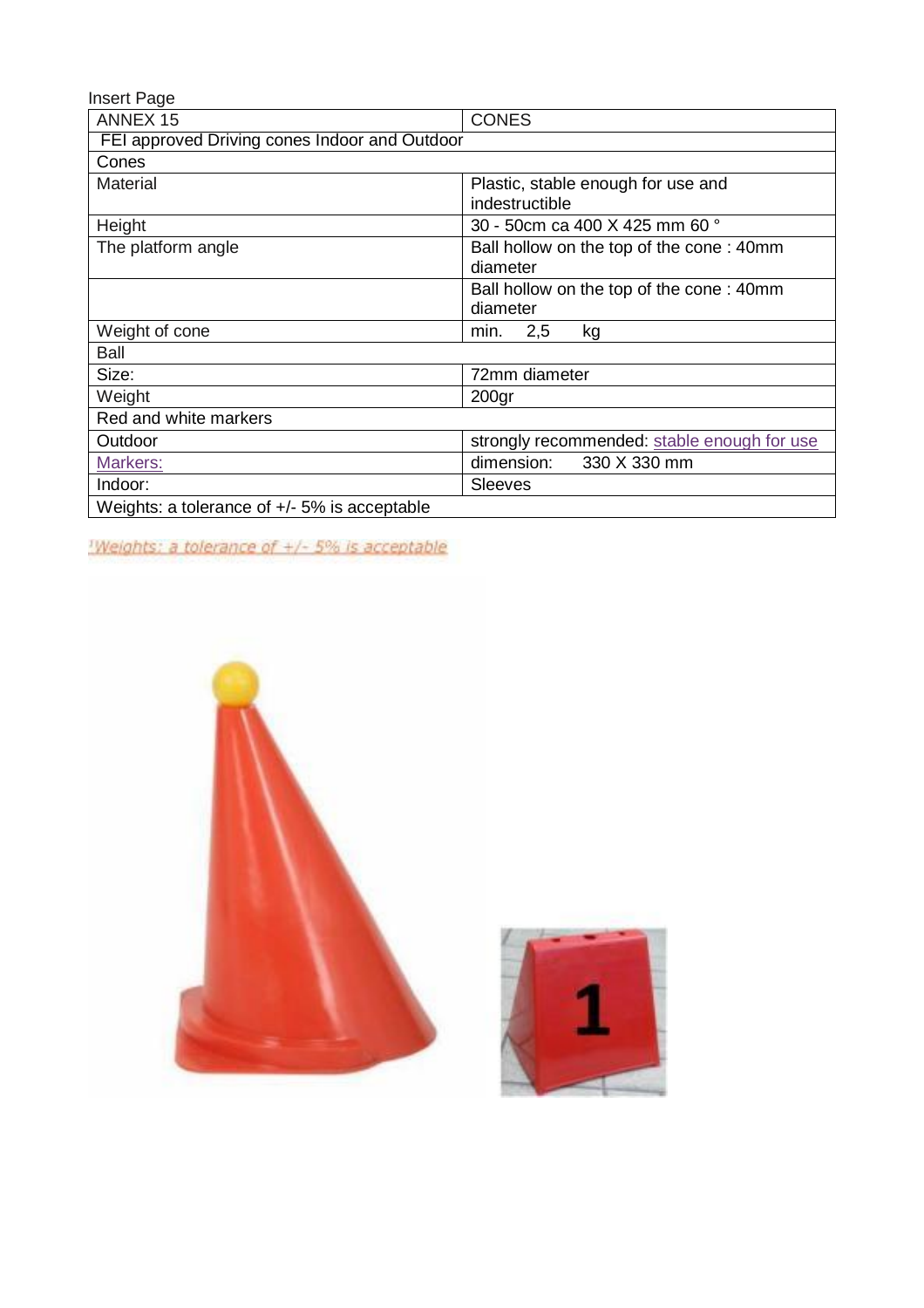Change Annex Numbers to the following

| <b>SCORE SHEETS</b> |                                            |              |    |
|---------------------|--------------------------------------------|--------------|----|
| Annex 16            | NZCDS Reference Tables for Section Times   | <b>NZCDS</b> | 78 |
| Annex 17            | <b>NZCDS Cones Competition Score Sheet</b> | <b>NZCDS</b> | 79 |
| Annex 18            | <b>Green Cards</b>                         | <b>NZCDS</b> | 80 |
| Annex 19            | <b>NZCDS Start A Sheet</b>                 | <b>NZCDS</b> | 81 |
| Annex 20            | NZCDS Start Transfer-B Finish A-Transfer-B | <b>NZCDS</b> | 82 |
| Annex 21            | <b>NZCDS Marathon Obstacle Sheet</b>       | <b>NZCDS</b> | 83 |
| Annex 22            | <b>NZCDS Marathon Delay Sheet</b>          | <b>NZCDS</b> | 84 |
| Annex 23            | <b>NZCDS Vet Record Sheet</b>              | <b>NZCDS</b> | 85 |
| <b>INFORMATION</b>  |                                            |              |    |
| Annex 24            | <b>NZCDS Affiliation Forms</b>             | <b>NZCDS</b> | 86 |
| Annex <sub>25</sub> | <b>NZCDS Marathon Obstacle Instruction</b> | <b>NZCDS</b> | 89 |
| Annex 26            | NZCDS Marathon Timekeepers Instruction     | <b>NZCDS</b> | 91 |
| Annex 27            | <b>NZCDS Guidelines For Veterinarians</b>  | <b>NZCDS</b> | 93 |
| Annex 28            | <b>NZCDS Points System</b>                 | <b>NZCDS</b> | 94 |
| Annex 29            | <b>NZCDS Ace Of Cones</b>                  | <b>NZCDS</b> | 95 |
| Annex 30            | <b>NZCDS Performance Fitness Trophy</b>    | <b>NZCDS</b> | 96 |
| Annex 31            | NZCDS Setting up a Combined Drive          | <b>NZCDS</b> | 97 |

Insert page

*ANNEX 16 NZCDS TIMES*

REFERENCE TABLES GUIDE FOR SECTION TIMES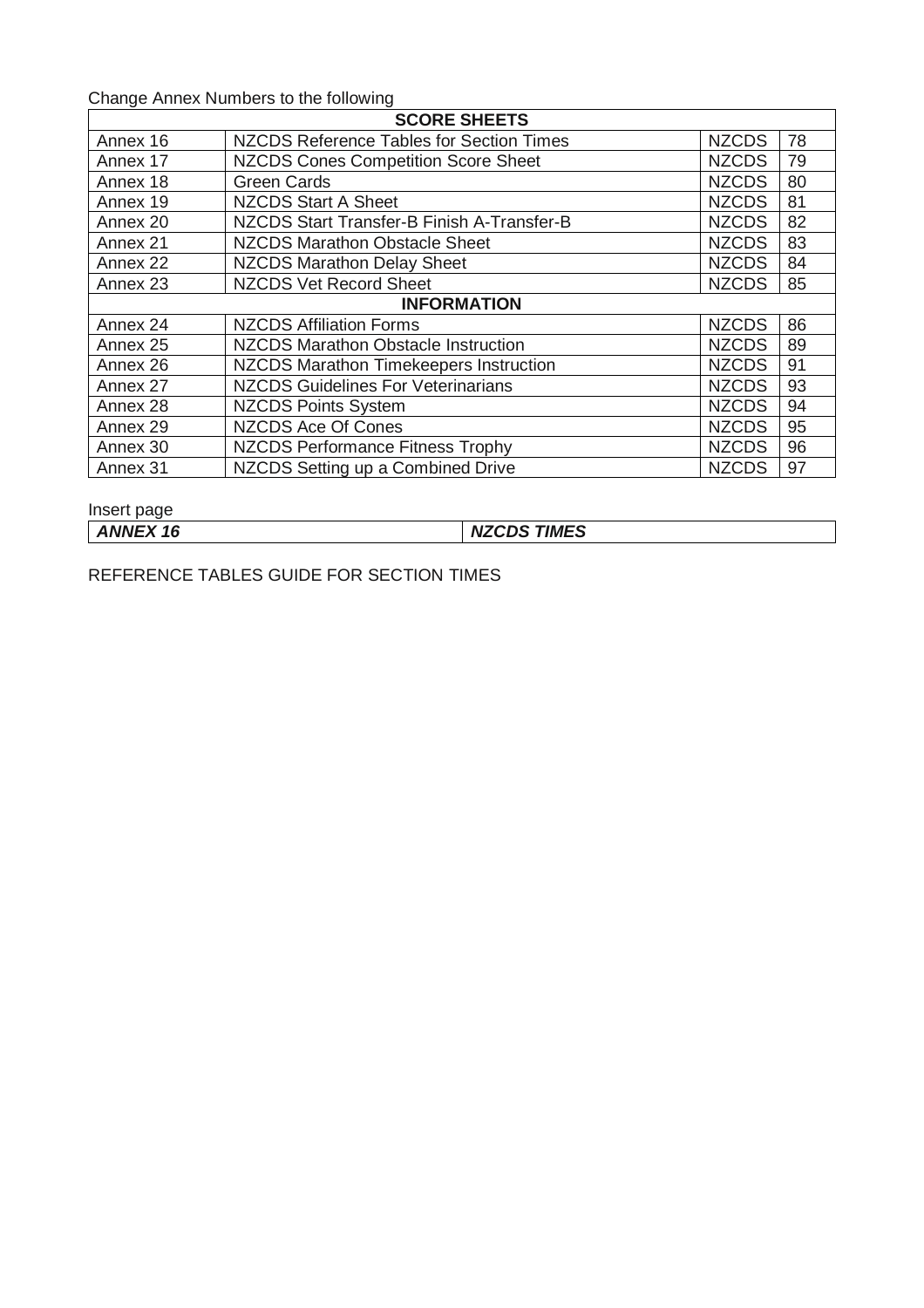## **Annex 18 ( Old Annex 17)**

| Change | D | t٥ | Transfer |
|--------|---|----|----------|
| Change | Е | tο | B        |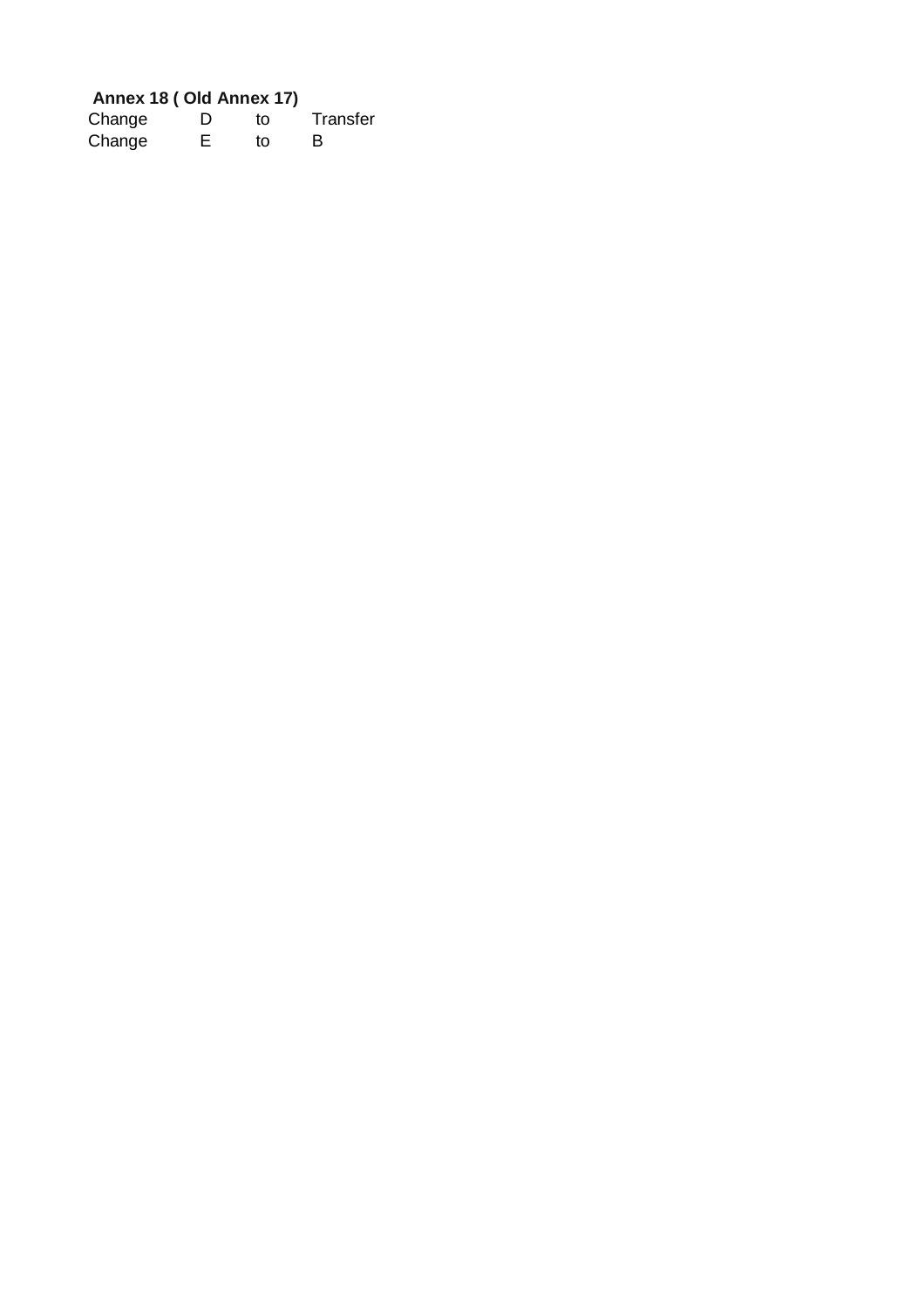# Insert Page<br>ANNEX 21

# *ANNEX 21 NZCDS OBSTACLE SHEET*

| M.O. No | <b>Record Time in Minutes, Seconds and Hundredths</b> | <b>Athlete No</b> |
|---------|-------------------------------------------------------|-------------------|
|         | Put a RED DOT on the Page: If any incidents           |                   |
|         | occur                                                 |                   |
|         | <b>PLEASE WRITE CLEARLY</b>                           |                   |

| <b>Hold Up</b>                                   |         |  | <b>Time in Obstacle</b> |  |                |         |  |                   |  |  |
|--------------------------------------------------|---------|--|-------------------------|--|----------------|---------|--|-------------------|--|--|
| <b>Minutes</b>                                   | Seconds |  |                         |  | <b>Minutes</b> | Seconds |  | <b>Hundredths</b> |  |  |
|                                                  |         |  |                         |  |                |         |  |                   |  |  |
| Gate Sequence (Including Gates Driven Backwards) |         |  |                         |  |                |         |  |                   |  |  |
|                                                  |         |  |                         |  |                |         |  |                   |  |  |
|                                                  |         |  |                         |  |                |         |  |                   |  |  |

| Wrong<br>Course | Corrected<br>Course | Groom<br>or<br>Grooms<br>down<br>(per<br>incident) | <b>Both</b><br>feet of<br>Groom<br>on the<br>Obstacle | Dislodgeable<br>Element | Athlete<br><b>Dismount</b> | Turning<br>Over | Leaving<br>Obstacle | Leg<br>over<br>Lead<br>Bar,<br>Pole<br>or<br>Shaft | Leg<br>Over<br>Trace | Leading<br>Horse<br>Through<br>Obstacle | Over 5<br>Minutes |
|-----------------|---------------------|----------------------------------------------------|-------------------------------------------------------|-------------------------|----------------------------|-----------------|---------------------|----------------------------------------------------|----------------------|-----------------------------------------|-------------------|
|                 |                     |                                                    |                                                       |                         |                            |                 |                     |                                                    |                      |                                         |                   |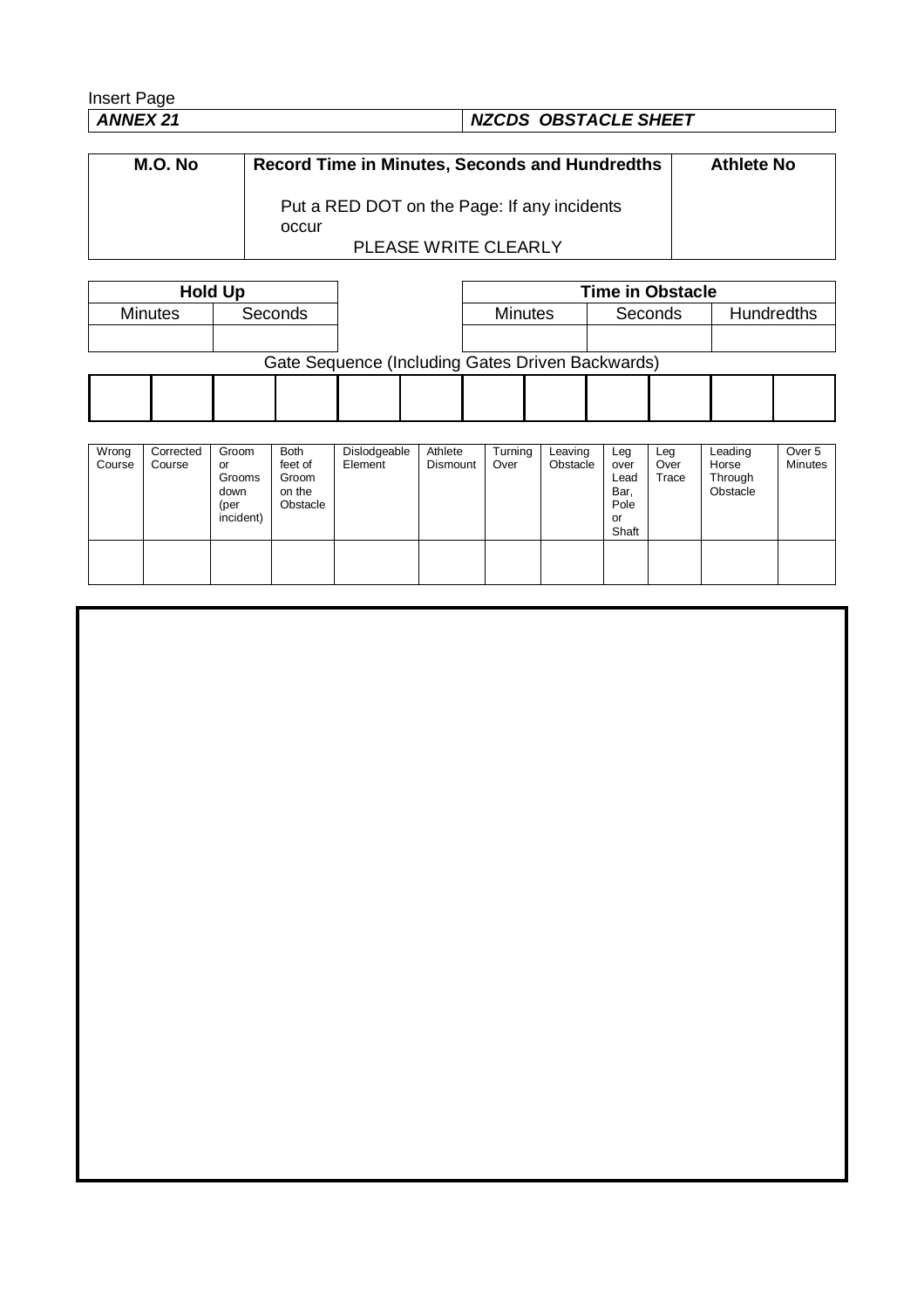Insert Page

#### **ANNEX 25. MARATHON OBSTACLE INSTRUCTIONS**

#### **MARATHON OBSTACLE JUDGING INSTRUCTIONS**

#### WELCOME

- 1. Thank you for helping today, without you there could not be an event. Your main objective is to observe and record correctly, and agree on what you have observed.
- 2. Your work is important and valuable. Please stay until the judging sheets have been assessed in case the Ground Jury need any clarification of incidents within your obstacle.
- 3. You will be at your obstacle for several hours so please take chairs and suitable clothing. When you arrive at your obstacle, please take time to familiarise yourself with the layout. Please park your car in such a position that it cannot interfere with any possible line the athletes may take. Position yourselves so that one person is the Timekeeper, lined up with the Start/Finish flags. The other people should position themselves so that they can clearly see each element of the obstacle. If possible, stay in these positions throughout the competition.
- 4. Please stay at your obstacle until you are advised all competitors have finished (they may not come through in numerical order).
- 5. Please just leave your obstacle as it is. The Ground Jury may need to revisit.
- 6. Thank you for all your efforts, please come back to the office and enjoy some refreshments. We ask you to wait while the results are being compiled as, occasionally, a competitor may question their results. In that case we will ask you to discuss your decision further with the Ground Jury.
- 7. Thank you for your assistance.

**INSTRUCTIONS** 

- 8. A member of the Ground Jury will visit you before the first competitor come through, to clarify anything you might need.
- 9. Please do not write down the athlete's number until you can see and they confirm it.
- **10. You will be supplied with a number of Red Dots. If you have an incident of any kind, please stick one of these on the relevant sheet. This includes the tick boxes. If possible, please use the drawing provided to describe the incident as well as the scoring boxes.**
- **11. The time is to be recorded in Minutes, Seconds and Hundredths of Seconds. The timing takes place from when the Nose of the leading horse crosses the Entry Flags and finishes when the Nose of the leading horse crosses the Exit Flags.**
- 12. Should an athlete remain in the obstacle for more than FIVE minutes, you must notify them and ensure that they leave the obstacle immediately.
- **13. Should you need to hold a competitor up while any earlier competitor is completing the obstacle STOP the approaching driver approximately 50 meters from the obstacle and note the amount of time the driver is delayed. This can be done with a standard watch. When the obstacle is completely clear inform the delayed driver of the delay time and restart him. Record the delay time on your sheet. Make this time full or half minutes. It is good practice to ask the driver to also record their delay time but they do not need to discuss it with you.**
- 14. The athlete is under Your control and incurs penalties from the moment the leading horse crosses the Entry Flags until the COMPLETE TURNOUT has passed through the Exit Flags.
- **15. To drive the obstacle correctly, the athlete must first pass through the Entry Flags and then though each pair of Lettered Gates in the correct sequence and direction, and finally out through the Exit Flags. The complete turnout must pass between the Gates. If an athlete drives part of the way through a gate in error, stops and reverses out, he has not made a course error. The RED Flag is always on the Right.**
- **16. If a gate is driven out of sequence, the athlete must return and correct the mistake. Thus: A, B, D, E, F is a WRONG COURSE**

**A, B, D, C, D, E, F, is a CORRECTED COURSE.**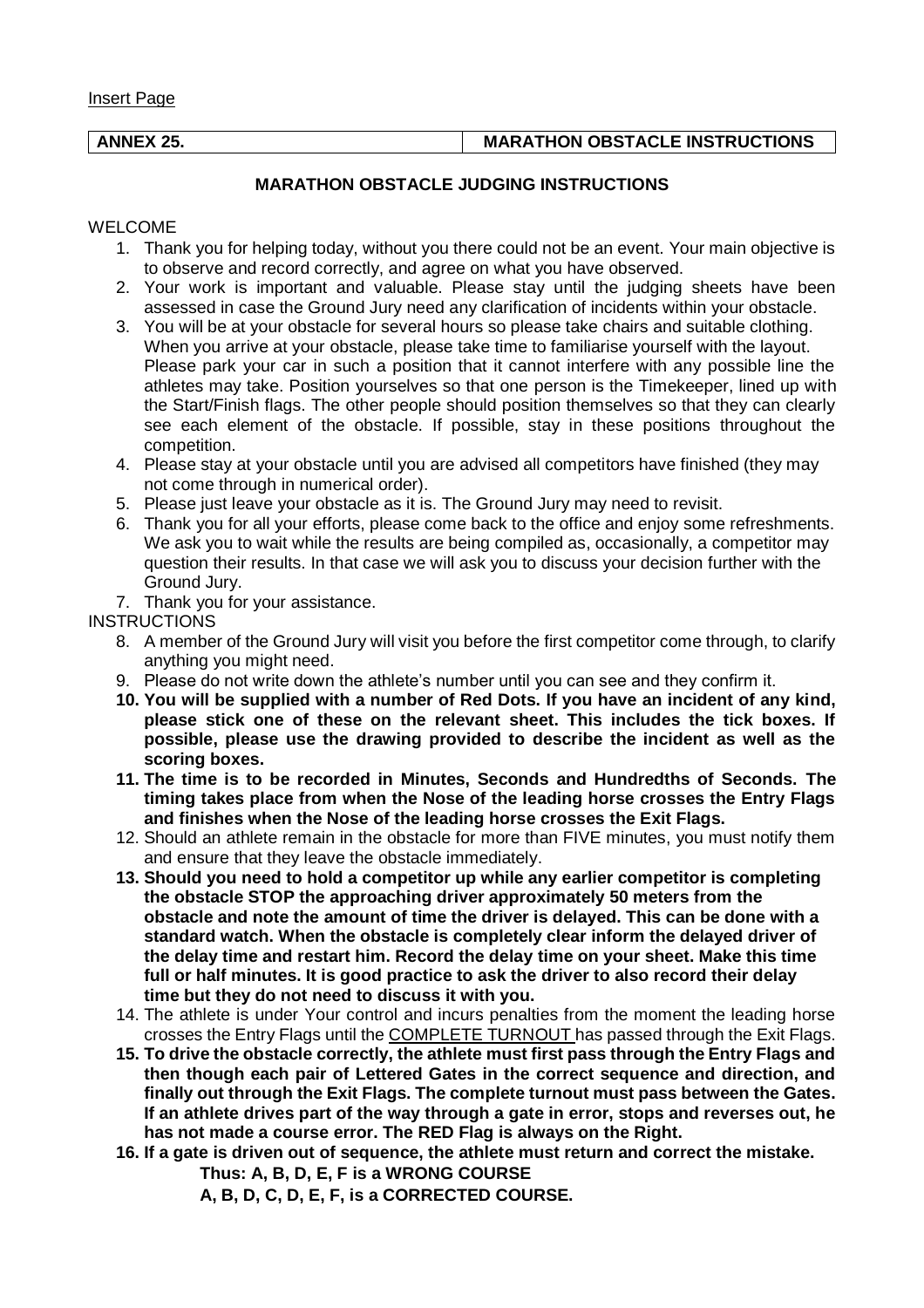- 17. Once an athlete has gone wrong, all gates are NEUTRALISED, until the athlete corrects himself. Once a gate has been negotiated correctly, it is FREE and may be driven again in either direction.
- 18. The only person to handle the Reins, Whip or Brake is the athlete, however the groom may handle the reins if the vehicle is stationary. The groom may help to prevent the athlete falling out of the vehicle.
- 19. The athlete MUST stop immediately, and put a groom down whenever a horse has a LEG OVER THE POLE, LEAD BAR, SHAFT OR TRACE. You MUST instruct him to stop immediately.
- 20. Should a dislodgeable element be dislodged, it will incur a penalty. Grooms may not prevent a dislodgeable element from being moved.
- 21. Do not offer other assistance or guidance. If the athlete damages any part of an obstacle, blocking his way, he must put down a groom to remove the obstruction.
- 22. Outside assistance is allowed to right an overturned vehicle ( but may not continue on the marathon), or help as the result of an accident, providing the grooms are dismounted.
- 23. If a groom puts two feet on the ground or any part of an obstacle, penalties will be incurred.
- 24. Grooms do not need to be on the vehicle when it leaves the Exit Flags.
- 25. After leaving the final obstacle, athletes may stop within 30 metres of the obstacle to make repairs. They may only walk or trot to the finish. Please record any stops, cantering, circles or deviations from the marked course.
- 26. Please report any seemed excessive use of the whip or seemingly exhausted horses.
- **27. Please make extra notes on your sheet if a situation arises Remember more information is better.**
- 19. Carriages must pass the finish of Section B drawn by the number of Horses required for its class and on the designated number of wheels. Failure to comply will incur Elimination. Broken or missing tyres are acceptable.
- 20. Please make extra notes on your sheet if a situation arises Remember more information is better.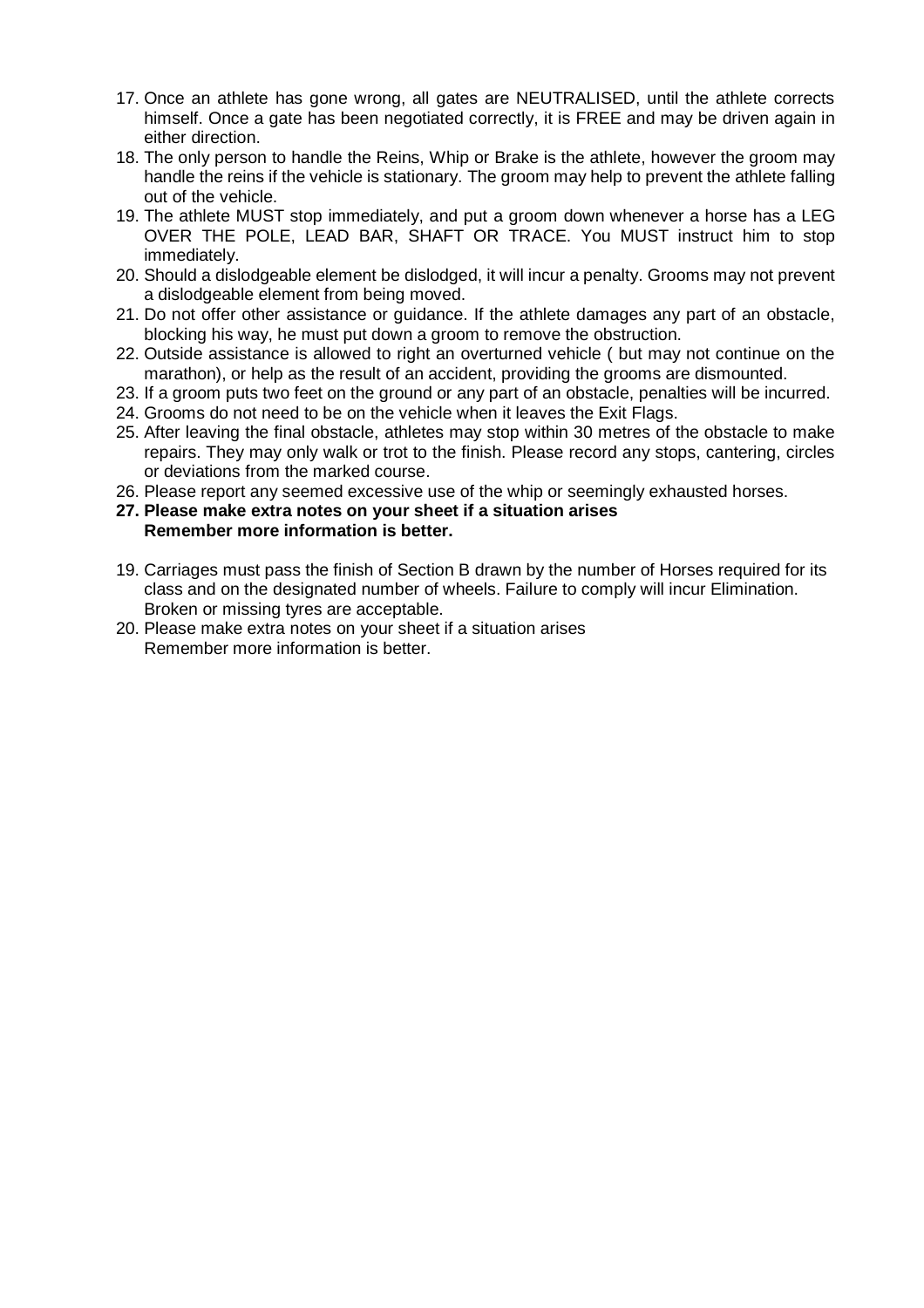#### **ANNEX 26 MARATHON TIMEKEEPING INSTRUCTIONS**

#### **MARATHON TIMEKEEPING INSTRUCTIONS**

#### WELCOME

- 1. Thank you for helping today, without you there could not be an event. Your main objective is to observe and record correctly, and agree on what you have observed.
- 2. Your work is important and valuable. Please stay until the judging sheets have been assessed in case the Ground Jury need any clarification of incidents within your obstacle.
- 3. You will be at your start/finish gates for several hours so please take chairs and suitable clothing.
	- When you arrive at your start/finish gate, please take time to familiarise yourself with the layout.
	- Please park your car in such a position that it cannot interfere with any possible line the athletes may take. Position yourselves so that you are, lined up with the Start/Finish flags.
- 4. Please stay at your start/finish gate until you are advised all competitors have finished (they may not come through in numerical order).
- 5. Thank you for all your efforts, please come back to the office and enjoy some refreshments. We ask you to wait while the results are being compiled as, occasionally, a competitor may question their results. In that case we will ask you to discuss your decision further with the Ground Jury.
- 6. Thank you for your assistance
- 7. A member of the Ground Jury will visit you before the first competitor come through, to clarify anything you might need.

#### **INSTRUCTIONS**

- 8. Please do not write down the athlete's number until you can see and they confirm it.
- 9. Each timekeeper will be provided with a Clock with a "time of day" display and instructed in its use
- 10. All timekeepers at the start and finish of each Section be provided with the complete list of Athletes and a running order.
- **11. Timekeepers are required to record the Start and Finish times for their respective Section and to enter them on the Athlete's 'Marathon (Green) Time Card' and the 'Section Timer Record'.**
- 12. The Athlete and all Grooms must be on the carriage as it crosses the Start and Finish Line and passes through the compulsory turning flags in each Section.
- 13. Outside the obstacles in the marathon, Grooms and Athletes are not allowed to dismount unless the Carriage is stationary.
- 14. If the carriage overturns (on the course or in an obstacle), the penalty is Elimination and the Athlete may not continue on the Marathon.